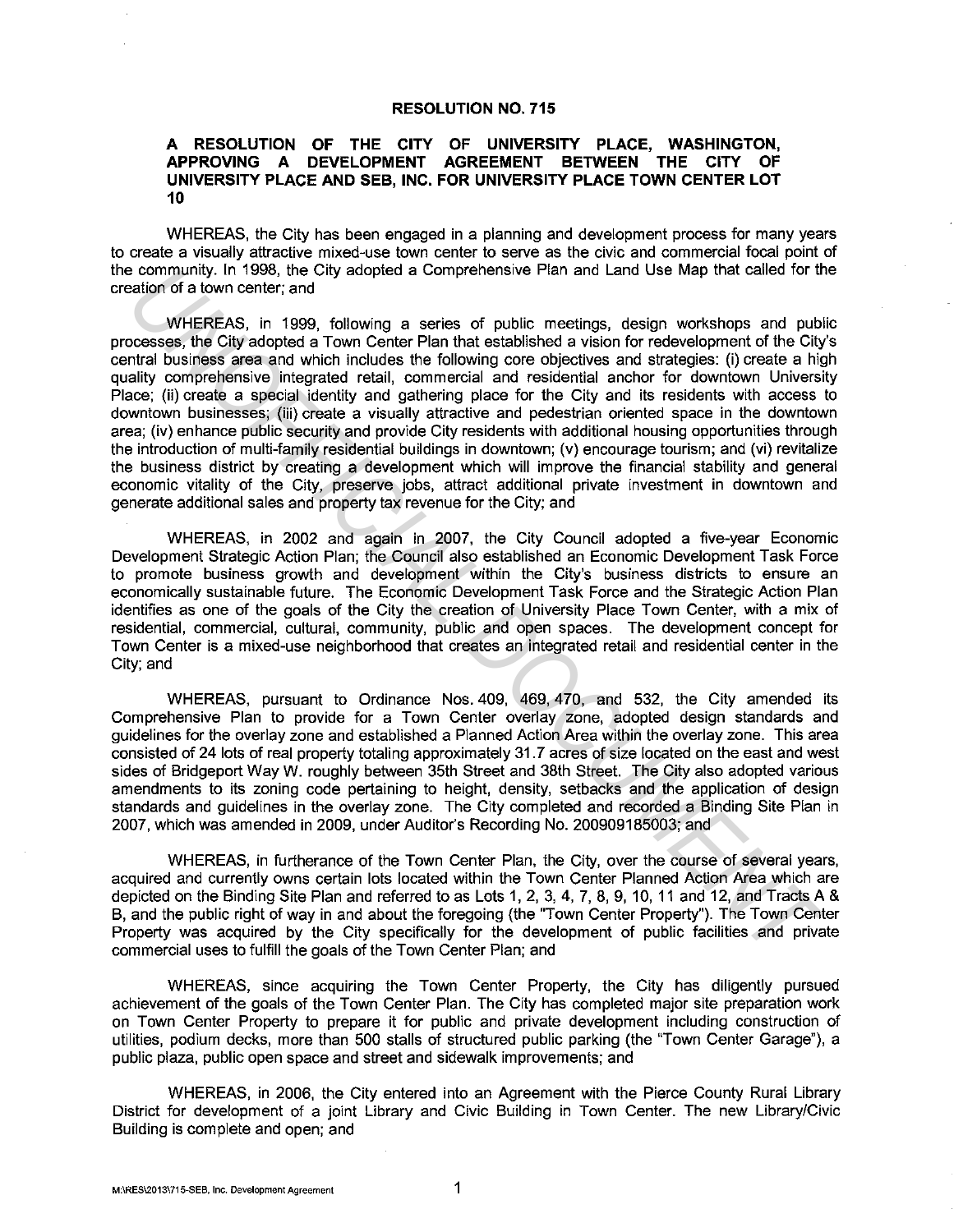WHEREAS, pursuant to the goals of the Town Center Plan, the City has for several years sought to convey all or portions of Lots 1, 2, 3, 4, 7, 8, 10, 11 and 12, and Tracts A & B within the Town Center Property for private investment and development. The City has conducted public request for proposal processes and listed the properties with a commercial real estate broker. One key element of the City's vision is the development of quality mixed use multifamily residential facilities within Town Center; and

WHEREAS, Developer, SEB, Inc. is a developer and operator of quality multifamily residential facilities, who in 2011, entered into an Agreement with the City to develop the Clearview Mixed Use Building on Lot 8 of Town Center, and to date has fully complied with the 2011 Agreement, and

WHEREAS Developer now desires to acquire Lot 10 of the Town Center Property including the rights to connect to, and build upon and above, the top of the partial existing public garage on Lot 10 to construct and operate an approximately 120-unit residential facility over approximately 20,000 square feet of commercial space, over approximately 290 stalls of structured parking, of which 125 stalls will be public stalls to be acquired by the City for the sum of the sum of \$1.7 million. The construction and operation of such residential facilities by the Developer would be entirely consistent with, and assist in furthering the goals of, the Town Center Plan; and WHEREAS Developer now desires to acquire Lot 10 of the Town Center Property including the too constant of a constant of the partial example public gase on Lot 10 the total develop the top of the partial example gase on Lot

WHEREAS, as described in greater detail in the Agreement, consideration from the Developer to the City for acquisition of the Property includes the obligation to construct the Lot 10 parking garage which finishes the planned Town Center Garage, and construction of the mixed use building which completes development of the Town Center core. Additional consideration to the City is that the residential and commercial facility will bring desirable population density to Town Center which will assist in attracting other private development; and

## **NOW, THEREFORE, BE IT RESOLVED BY THE CITY COUNCIL OF THE CITY OF UNIVERSITY PLACE, WASHINGTON, AS FOLLOWS:**

Section 1. forth in full. Incorporation of Recitals. The recitals are hereby incorporated herein as if set

Section 2. Legislative Determination of Consideration. The Council of the City of University Place has considered the proposed transaction, including the consideration to the City to be provided by SEB, Inc., and payment of \$1.7 million by the City for the provision of public parking within the new Lot 10 garage, all as described in the proposed transaction documents, and hereby makes a legislative determination that the consideration for this Agreement is sufficient, appropriate and in the best interests of the public.

Section 3. Approval of Form of Documents. The City Council hereby approves execution of the Development Agreement in substantially the form of the documents accompanying this Resolution.

Section 4. Completion of Transaction. The City Manager is authorized to take and execute any additional measures or documents that may be necessary to complete this transaction, which are consistent with the approved form of documents attached to this Resolution, and this Resolution.

Section 5. the City Council. Effective Date. This Resolution shall be effective immediately upon adoption by

**ADOPTED BY THE CITY COUNCIL MARCH 11, 2013.** 

nJ. Grasse

Ken Grassi, Ma**ÿ**or